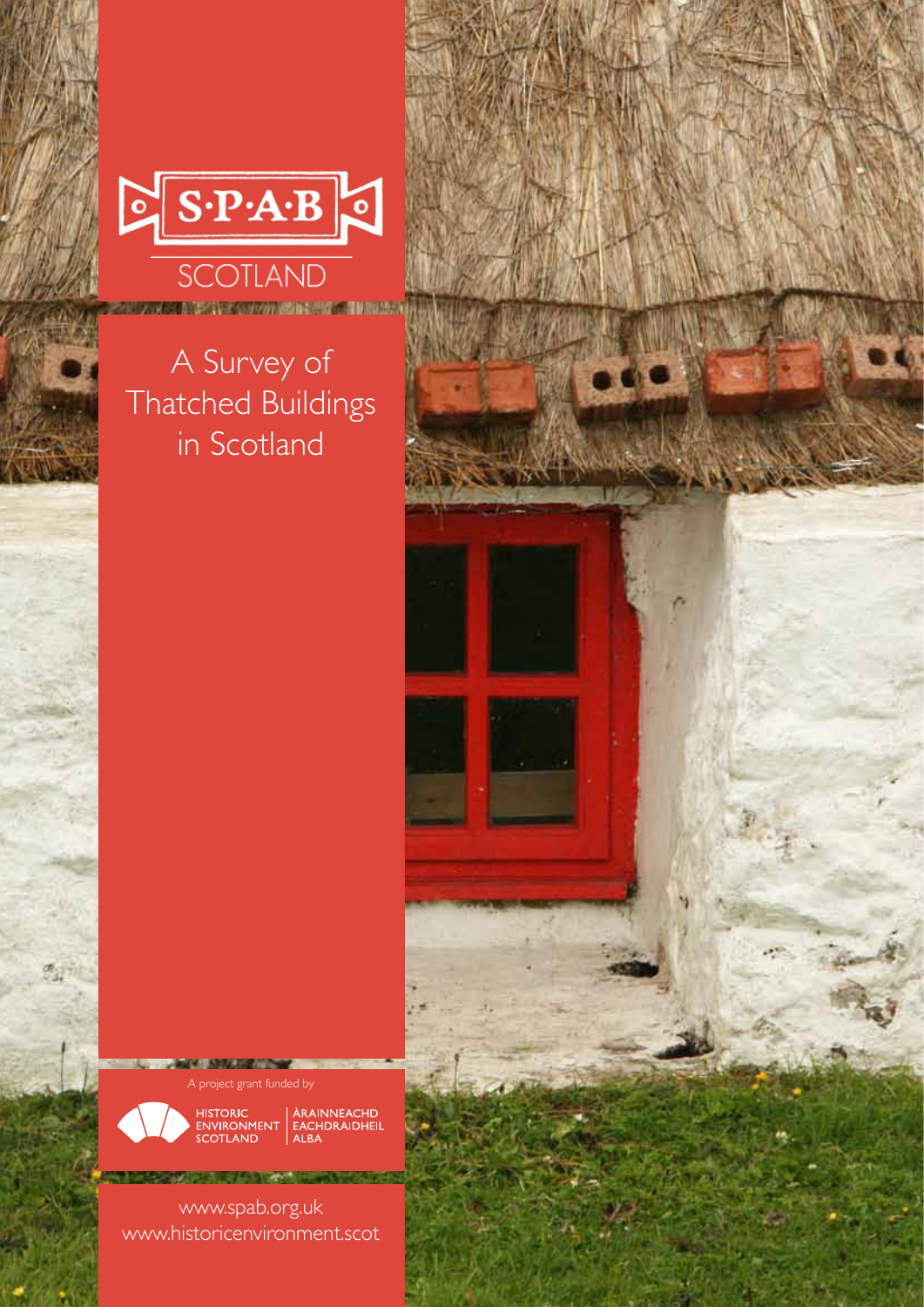

Howmore Hostel – Western Isles